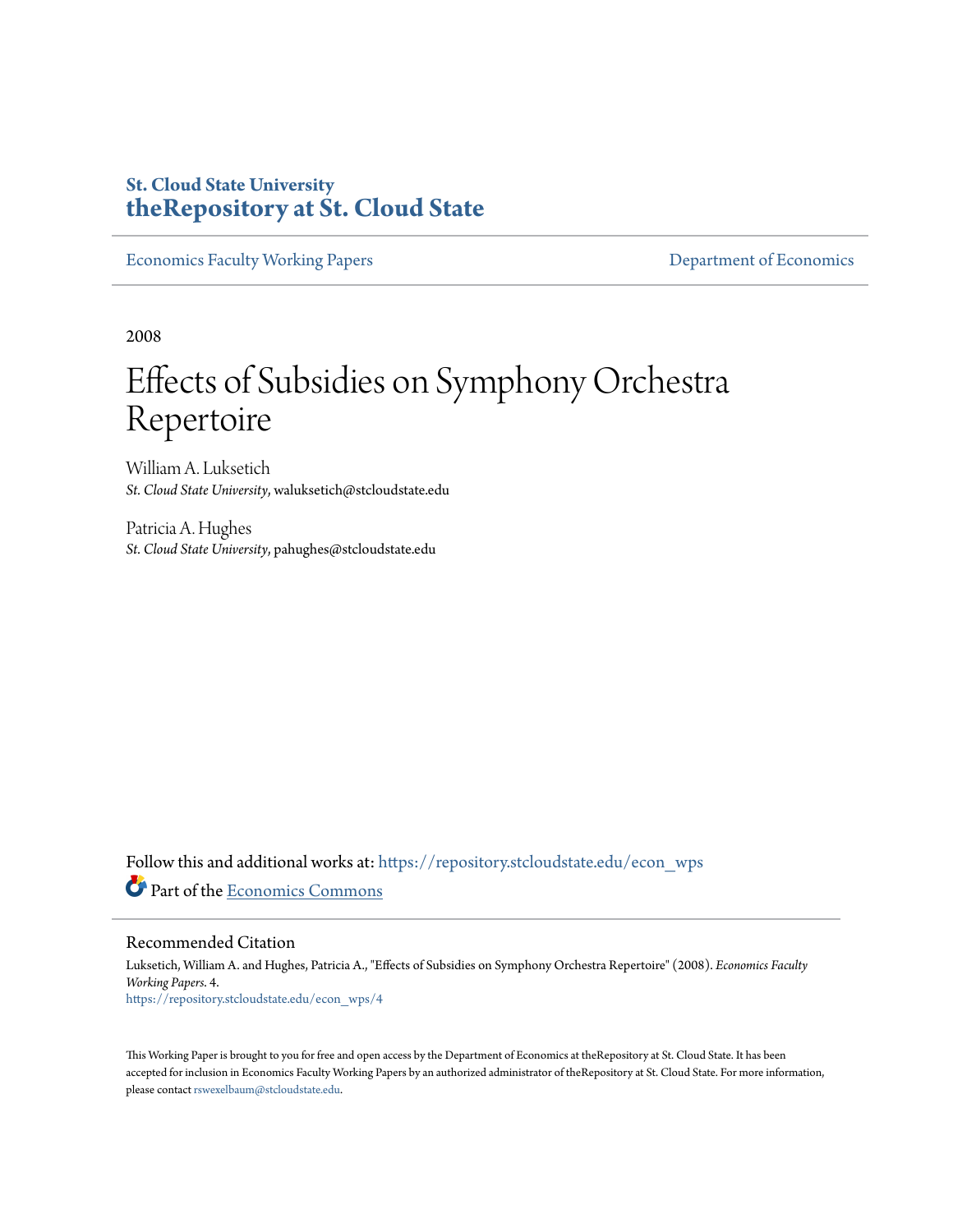# **Effects of Subsidies on Symphony Orchestra Repertoire**

\_\_\_\_\_\_\_\_\_\_\_\_\_\_\_\_\_\_\_\_\_\_\_\_\_\_\_\_\_\_\_\_\_\_\_\_\_\_\_\_\_\_\_\_\_\_\_\_\_\_\_\_\_\_\_\_\_\_\_\_\_\_\_

*Preliminary Draft – April 28, 2008*

William Luksetich *St. Cloud State University*

Patricia Hughes *St. Cloud State University*

## *Introduction*

Symphony orchestras have the classic cost structure leading to market failure and the nonprofit organizational form. As a nonprofit, revenue sources include ticket sales, donations, government support, and other endeavors, leaving the determination of organizational goals uncertain. Quality programming, often part of the symphony mission statement, is associated with the nature of the repertoire. Works of the classics, e.g., Mozart, Beethoven, Strauss, Shostakovich, Rachmaninoff, are assumed to be more "quality" orientated than less "popular" works. Indeed, since the classics are the most popular, it is difficult to determine whether organizations with repertoires heavily biased towards the classics are quality, attendance, or budget maximizers. Three recent articles examine the effect of government grants on the repertoire of performing arts organizations and provide some evidence concerning the effects of these subsidies on the behavior of the organizations.

J. Lamar Pierce (2000) explores the effect of culture, politics, and government funding on the decisions made by American opera companies regarding the choice of repertoire over the period 1989-1994. Following DiMaggio and Stenberg (1985), Pierce develops Conventionality or Conformity Indices for 65 opera companies, 32 of which are included in his empirical work. The Index for an opera company is based on the average number of times an opera produced by one company is produced by all companies in the group. For example if there are three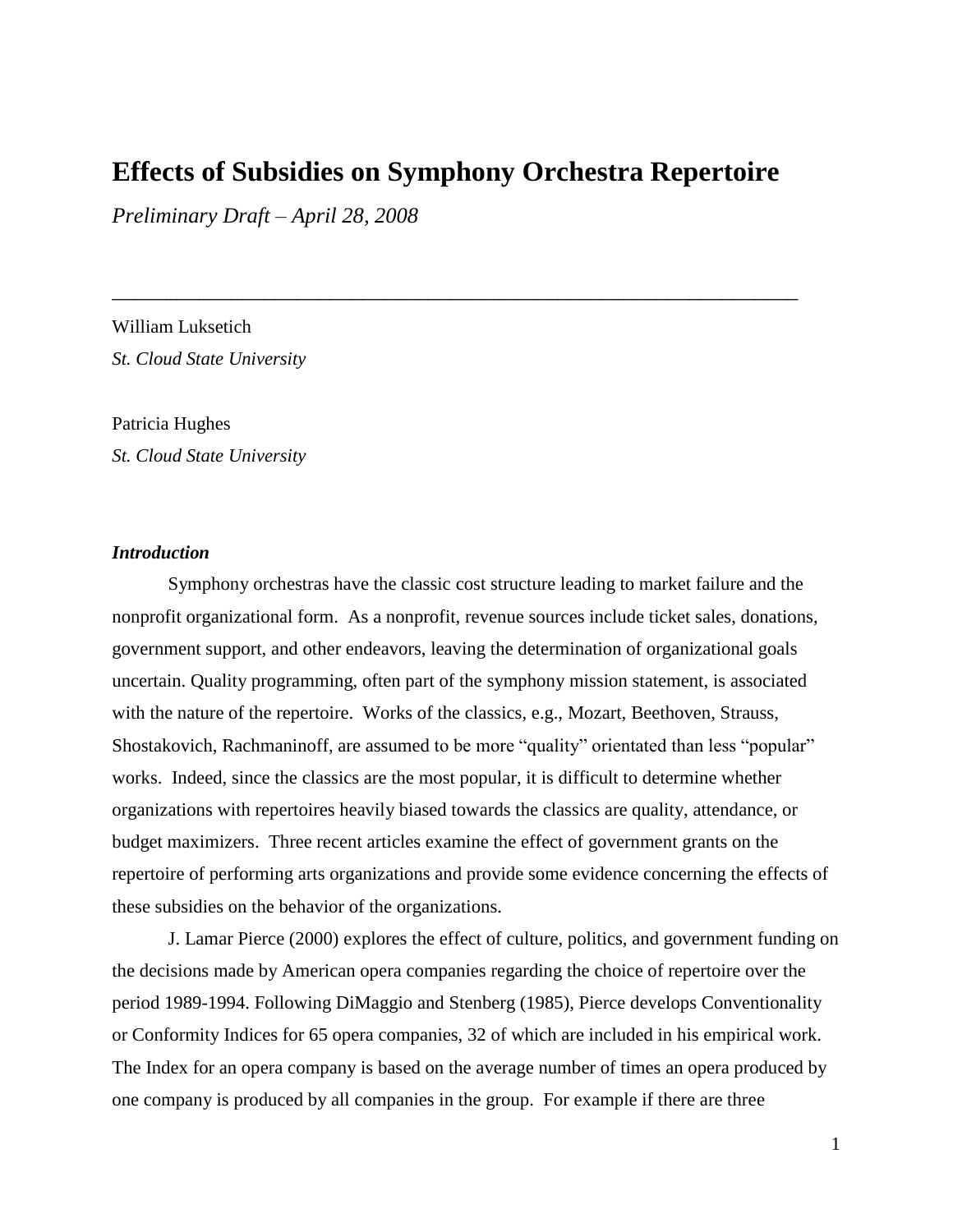companies in an opera group and they produced 24 operas by three different authors, the Index of Conformity would be equal to 8, ignoring the fact that one opera might be performed 20 times. Higher values for the Index indicate greater degrees of conformity.

Pierce regresses the conventionality index for the opera company on its budget, per capita city income, the percentage of revenue from non-federal public sources, the percentage of revenue from the National Endowment for the Arts (NEA), and indices of conservatism and inflexibility for each city in which the opera is located. While local government funding tends to promote more conventional programming, NEA funding has the opposite effect. Pierce notes that these results are consistent with expectation, arguing that the NEA has a reputation for supporting more controversial and newer artistic productions and not pressuring recipients for certain types of behavior. Local officials, Pierce argues, are more likely to apply pressure to support programs that appeal to wider audiences, which accounts for the finding that local government funding results in more conventional programming.

James Heilbrun (2001) provides evidence of a decline in repertoire diversity in American opera companies. The data show that since the early 1990's, U.S. Opera companies have shifted their programming to a more popular repertory. Using data provided by Opera America, Heilbrun constructs Indices of Conformity and Herfindahl Indices for six opera seasons between 1982/83 and 1997/9. He concludes that over the time period examined, opera companies in America have been shifting performances toward more popular and less demanding repertory.

John O'Hagan and Adriana Neligan (2005) also examine the effect of public subsidies on the nonprofit theater in England. Their emphasis is on determining whether the public subsidies affect decisions regarding the composition of the repertoire presented in recipient theaters. By regressing the Conventionality Index for 40 grant-aided English theaters on the size of the subsidy relative to total income, the size of the theater, the theater's location, and the population and average income in the area, they show that increases in state subsidies result in less conventionality in the English theaters.

Current evidence supports the proposition that both the amount and source of funding affect decision-makers' goals and changes in funding are likely to affect their choice of repertoire. Following these authors, we examine the effect of public lump-sum subsidies (unrestricted government grants) on orchestra repertoire. The data, supplied by the League of Symphony Orchestras (formerly the American Symphony Orchestra League) also allow us to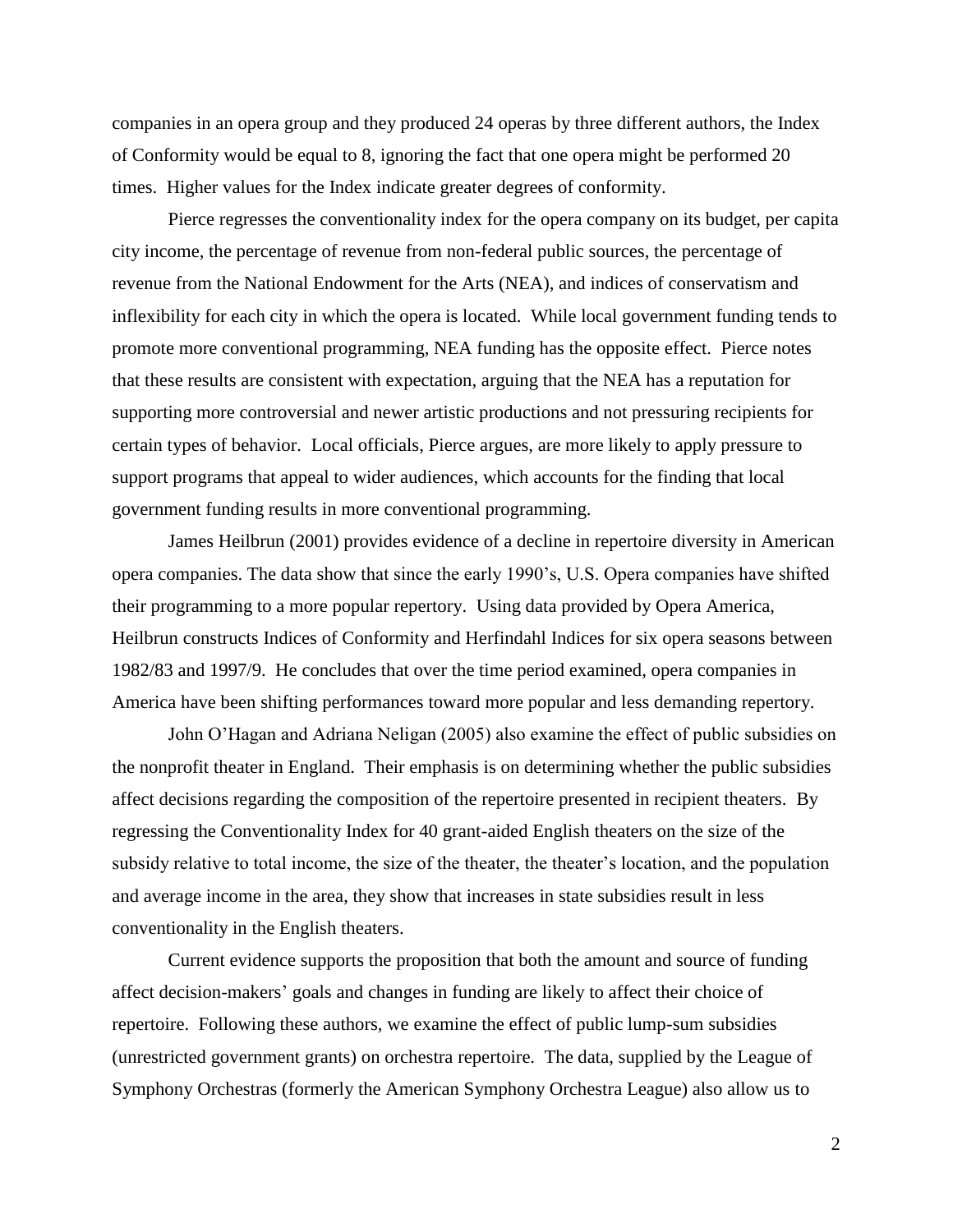determine whether lump-sum grants by businesses and individuals have similar effects as those provided by public agencies. We attempt to determine the effect of these grants on the preferences of orchestra directors to perform the more popular works with more audience appeal and the contemporary works composed within the last 25 years.

#### *Data and Model*

The League of Symphony Orchestras (LSO) gathers detailed information on all sources and types of revenues and expenses, orchestra repertoire, and attendance by type of concert for member orchestras. The repertoire data, which are available on the Leagues' web-site, contain the complete programs of each orchestra including composers, selections, and performance dates. Highlighted in the summary are the top twenty composers with the largest number of selections scheduled (Mozart is the Babe Ruth of this group), and the "contemporary" composers (works composed within the past 25 years). From the orchestra schedules we can identify which orchestras are playing the popular works and which are showcasing the contemporary pieces.

Financial data used in this paper are from the confidential reports filed by member orchestras and compiled by the LSO each year. Among the data contained in these reports are the amounts and sources of all unrestricted funds received by each orchestra. Included are funds from federal, state, and local government, individuals, businesses, investments, community groups, and other sources. LSO have provided us with these data on a confidential basis for our research purposes. Combining the data from LSO with some socioeconomic and demographic data from the census allows the estimation of numerous equations designed to test the effects of unrestricted (lump-sum) grants from various sources on the choice of symphony orchestra repertoire.

We compute a set of ratios designed to approximate the Conventionality Index mentioned above. Specifically, like Heilbrun, we compute Herfindahl Indices for each orchestra. Virtually every performance includes works by the most popular classical composers; larger Herfindahl Indices would be associated with greater conventionality in programming. We also construct a second index of conventionality based on the average number of times the twenty most popular composers' works are performed per concert for each orchestra. Larger indices are indicative of more conventional programming. To represent less conventional programming, we construct an index based on the average number of times the contemporary composers' works are performed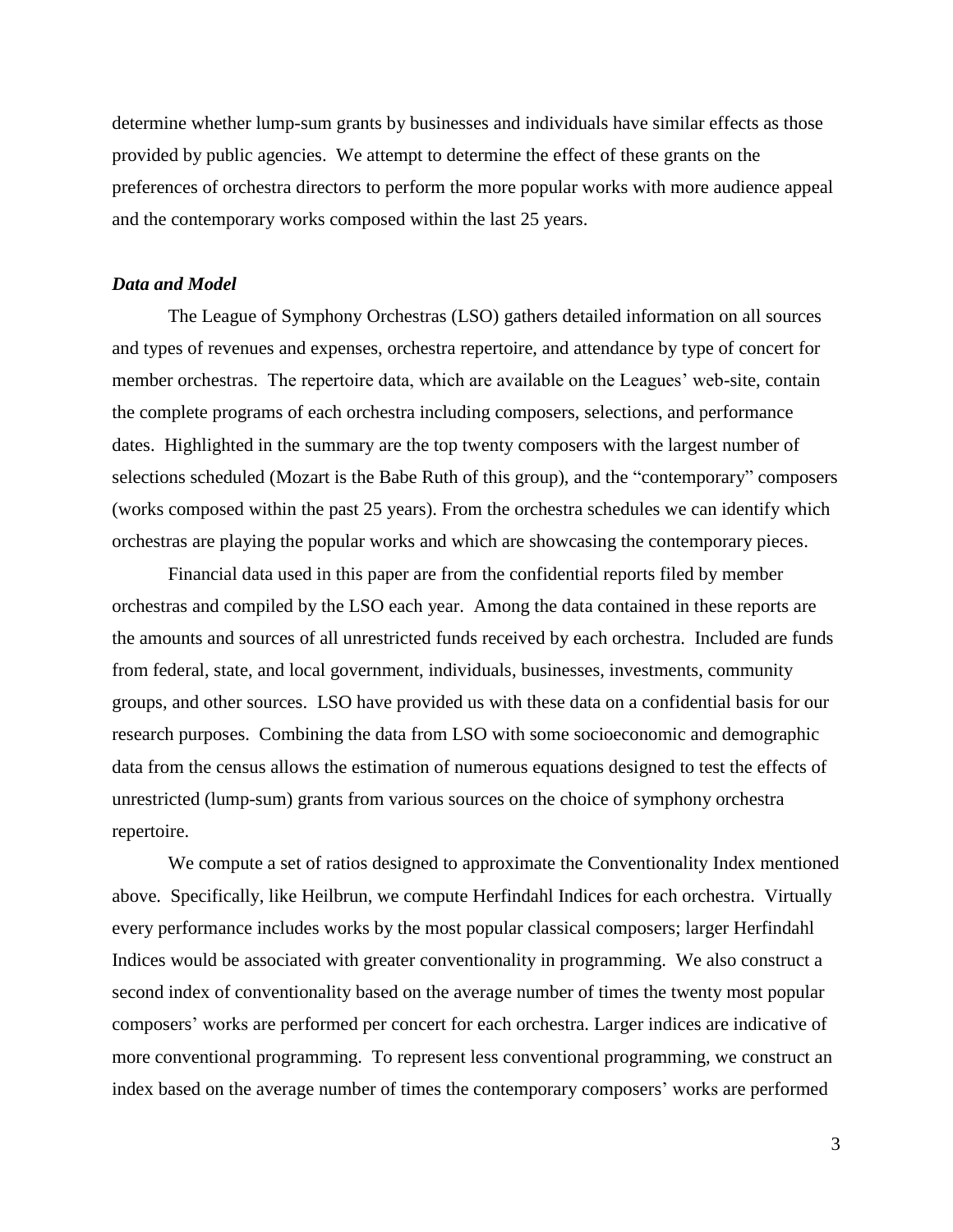per concert by each orchestra. The measure is an attempt to determine whether lump-sum grants allow greater freedom or flexibility in orchestra programming, and which types of orchestras are more likely outlets for the works of newer composers.

The explanatory variables that best explained orchestra repertoire include the unrestricted grants received from federal, state, and local governments as a percent of orchestra total operating budgets. The percent of individuals over age sixty-five and the percent of the population with at a Bachelors Degree in the orchestra's market area are also included in our model. Finally, the number of selections played per concert, the number of "pop-concerts" and the number of regular concerts performed by each orchestra are included as explanatory variables. Descriptive statistics of all variables are presented in Tables 1 and 2.

#### *Empirical Results*

Table 3 contains the estimates of the models designed to capture the effects of lump-sum grants from government sources and other control variables on the average number of times the most popular composers are performed per concert. In Table 4, we present results including the same independent variables on the number of contemporary works per concert. All models are corrected for hetroskedasticity. We do not report the results of the models estimating the determinants of the Herfindahl Index for each orchestra because our efforts proved fruitless.

The column labeled Model 1 in Table 3 presents the estimates of the model for all 105 orchestras in our sample. The remaining columns in Table 3 include the results for orchestras grouped by the size of the operating budget. Based on the full sample, government grants appear to have no effect on orchestra repertoire. The number of pieces per concert and the total number of regular series concerts are the only significant factors in explaining the preference for the classical composers. An increase in the number of pieces played per concert and the length of the season will increase the number of popular selections per concert.

Given the range of size of the members of the League of Symphony Orchestras, we consider the impact separately for large, medium, and small size orchestras. While many of the descriptive statistics are similar across orchestra size, there is a striking difference in the number of total concerts in a season, which was s significant determinant of the popular pieces in the repertoire. When the sample is broken up by orchestra size, the number of concerts is no longer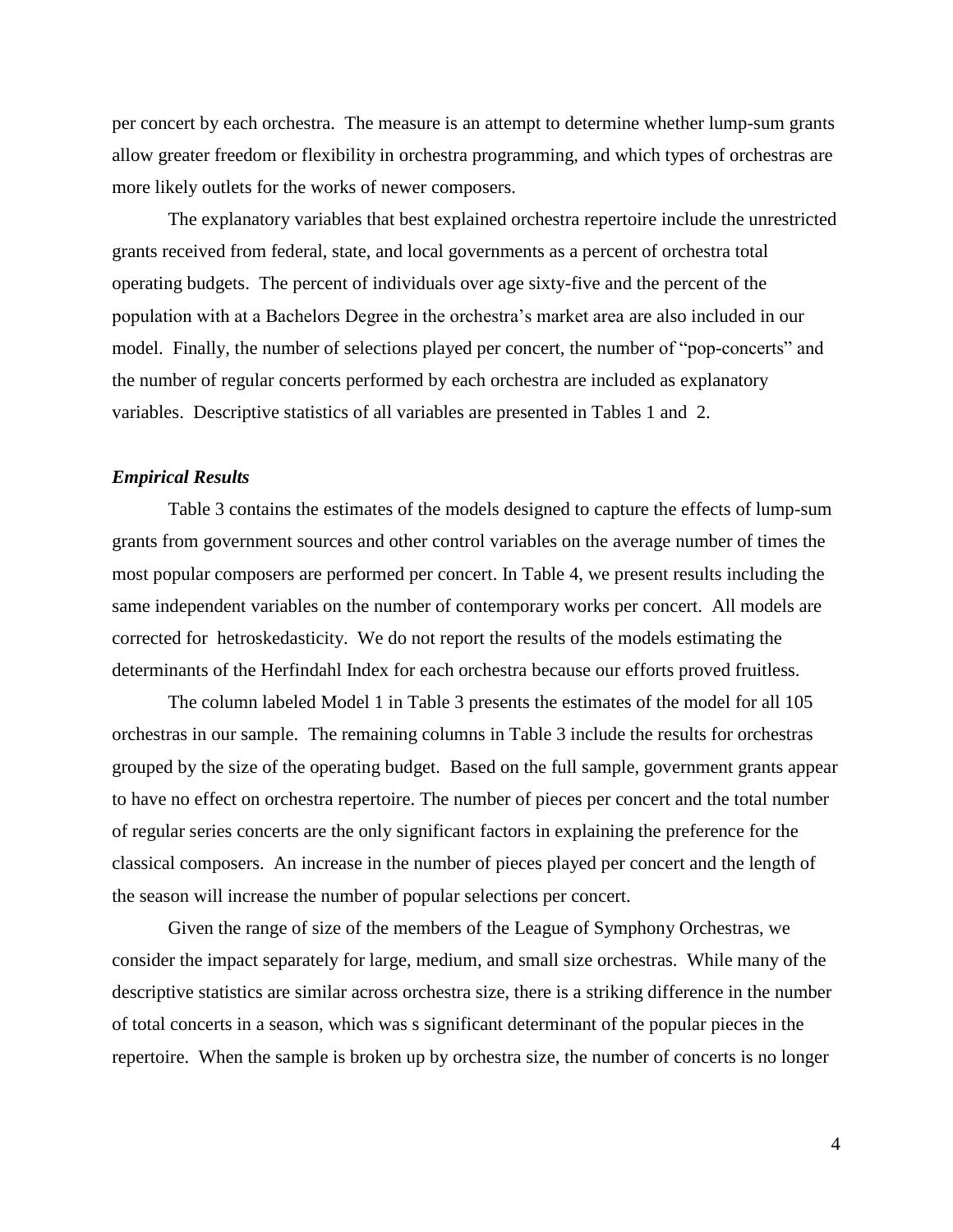a significant determinant of repertoire. The number of pieces per concert remains significant; more pieces per concert increases the number of popular pieces per concert across the board.

For the larger orchestras, with operating budgets greater than \$10 million, the remaining significant factor affecting the choice of the popular classics is the age of the population. The larger orchestras will select a repertoire more slanted towards the classics in markets with a more elderly population. If the patrons reflect the composition of the population this may reflect the taste of the elderly for the classics.

For orchestras with operating budgets less than \$10 million, models 3-5 in Table 3, the results show a significant impact of state government support on repertory selections. For both medium and small orchestras, greater state government support decreases the number of "popular" selections, perhaps allowing more unconventional programming. This result is somewhat undermined for the medium sized orchestras when considering the impact of federal unrestricted grants. From column 5 (model 4), an increase in unrestricted federal grants significantly increases the number of popular pieces included in the repertoire. If government grants allow more unconventional, less popular repertory selections, we would expect to see a significant, negative impact at both the state and federal level. For smaller orchestras, with operating budgets less than \$3 million (model 5), education has a significant impact on repertoire. As the education level of the population in the market area increases, the orchestras play fewer popular selections per performance. Perhaps more educated patrons prefer less conventional selections or composers.

Table 4 contains the estimates of the effects of government grants and the control variables on the "Unconventionality Index," the number of contemporary pieces per concert. In model 1 (column 2) of Table 2, we present the results for the full sample of 105 orchestras. The results are weakly supportive of the proposition that federal and state grants encourage less conventional programs, while local grants tend to discourage such activity. The results for the larger orchestras (column 3) add support to the proposition that local government grants are aimed at more conventional, less innovative programs. As Pierce argued, local support is probably aimed at increasing audience size and less likely to be interested in supporting less conventional programs.

The results for the medium and small orchestras (models 4 and 5) show that federal and state grants do have the effect of nudging the repertoires of these orchestras toward less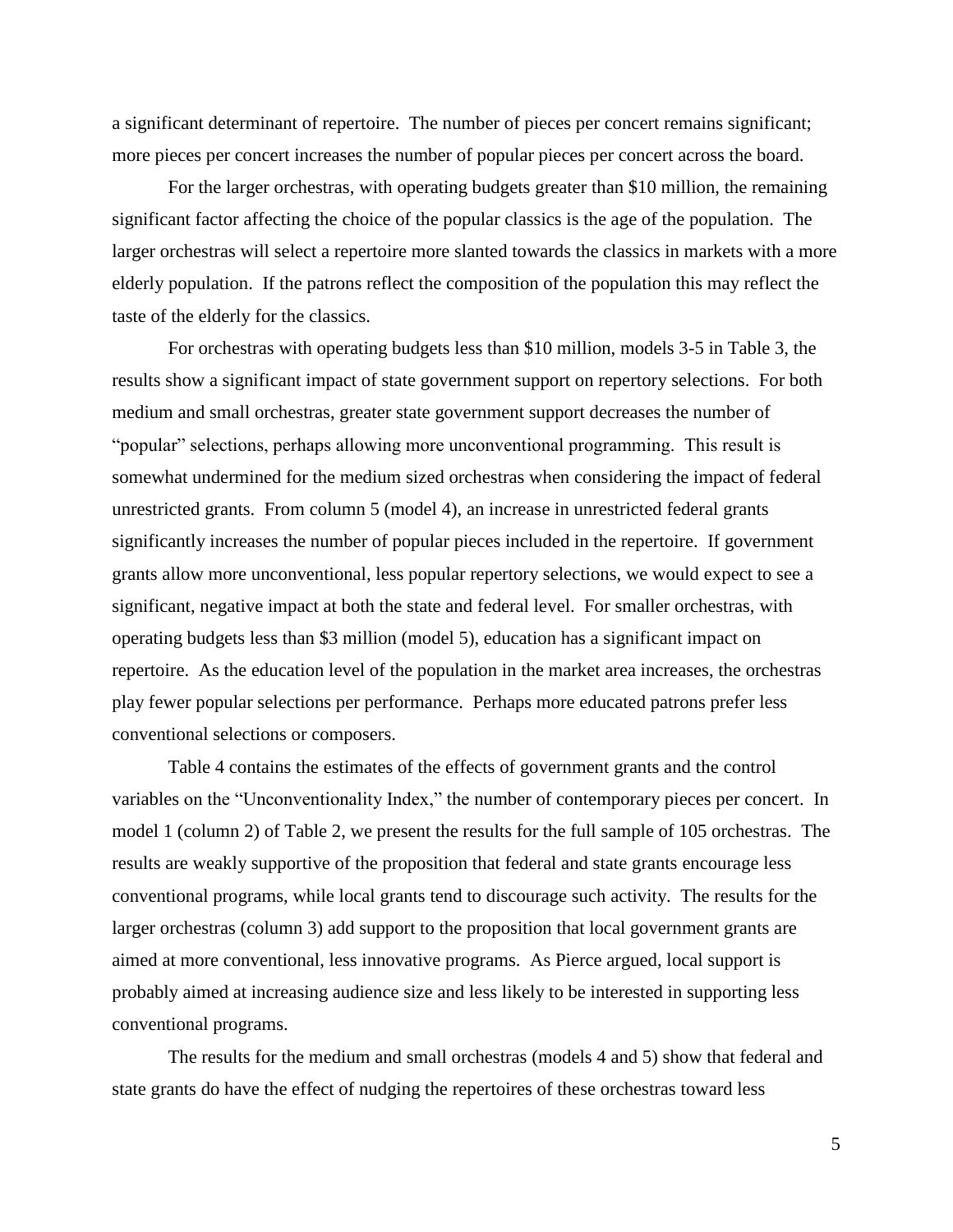conventional programs. As with the popular selections, more pieces per concert allow more contemporary pieces to be played. While age has no influence, education has a significant impact for both the large and medium size orchestras. A more educated population in the market area significantly increases the selection of contemporary pieces. This is consistent with the findings for the model of popular pieces for the smaller orchestras, that more educated patrons may prefer more innovative programming.

#### *Conclusion*

The hypothesis that we wished to test in this paper is that unrestricted lump-sum grants allow for more innovative programming. If the orchestra is heavily dependent on ticket sales they may be forced to perform the popular classics that have greater audience appeal. While orchestras may wish to pursue more innovative programming featuring newer composers, revenue requirements may force a selection of pieces that are more recognizable and "easy" to listen to. For orchestras to showcase the newer composers they require outside, unrestricted funding such as federal and state lump-sum grants.

The models and empirical results are not consistently supportive of this hypothesis. While state lump-sum grants decrease the number of popular pieces performed by medium and small orchestras, the impact of government support on contemporary programming is rather weak. There is a lot of variation in the programming across the full sample of orchestras, yet the effect of government funding on these repertory choices is uncertain. The uncertainty may be a result of the model specification, estimation method, variable measurement, or the hypothesis itself.

Assuming the hypothesis is correct, that the mission of the orchestra directors may be at odds with the taste of the patrons, one problem in testing this hypothesis may be the measurement of conventionality. From the LSO reports, we have assumed that "popular" pieces reflect conventional repertories that align with the preferences of the patrons. Patrons are assumed to prefer the familiar classics, generating greater revenue and financial stability. We have assumed that one of the goals of the orchestra director is to promote the newer, innovative composers. If this is at odds with the tastes of the patrons, then revenue would suffer. This innovative "unconventional" programming is measure by the number of contemporary pieces played. It may not be the case that "contemporary" pieces capture the artistic ideal postulated as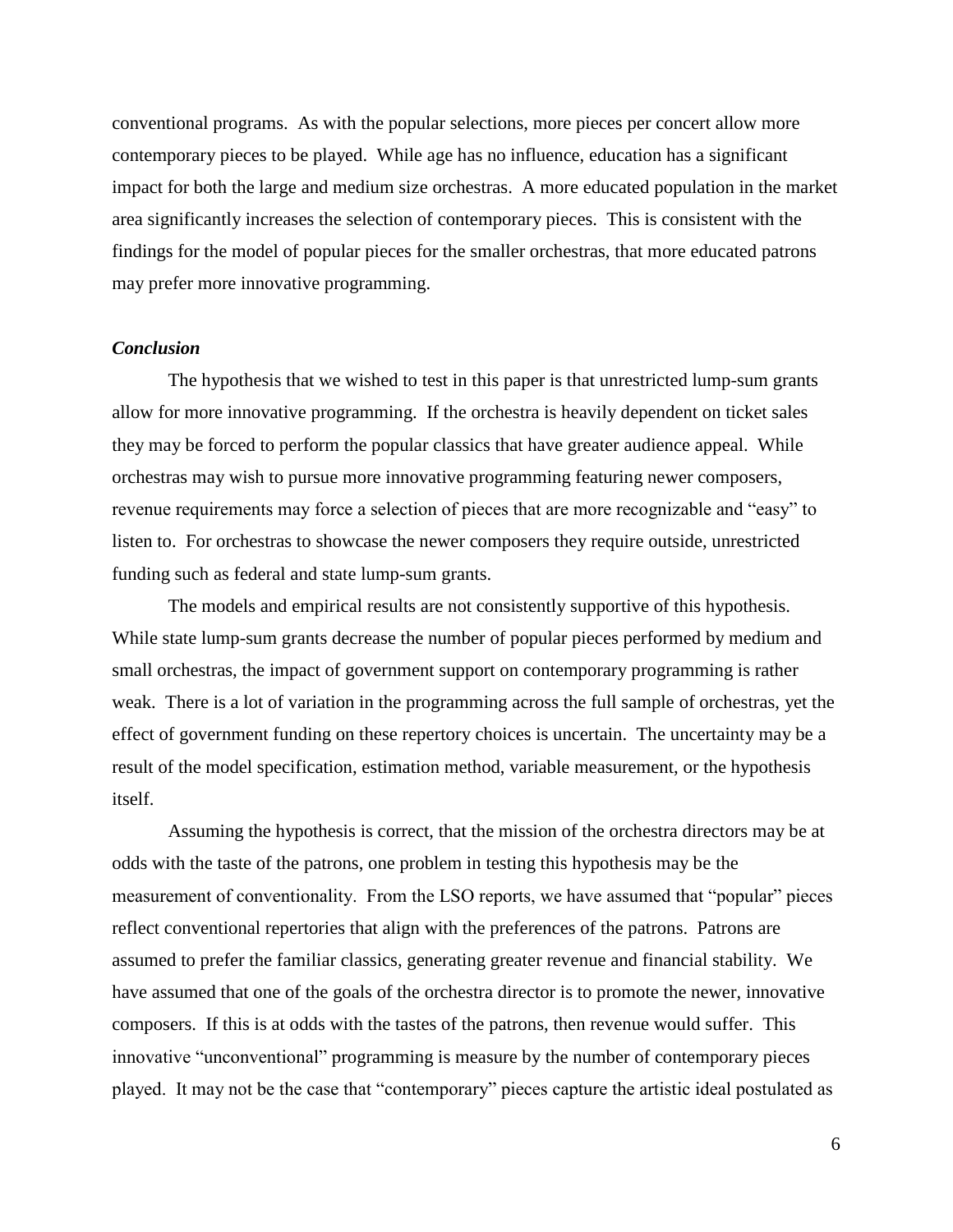part of the nonprofit mission. In fact, contemporary may include pieces that are not "quality" but are current and popular and included for their audience appeal.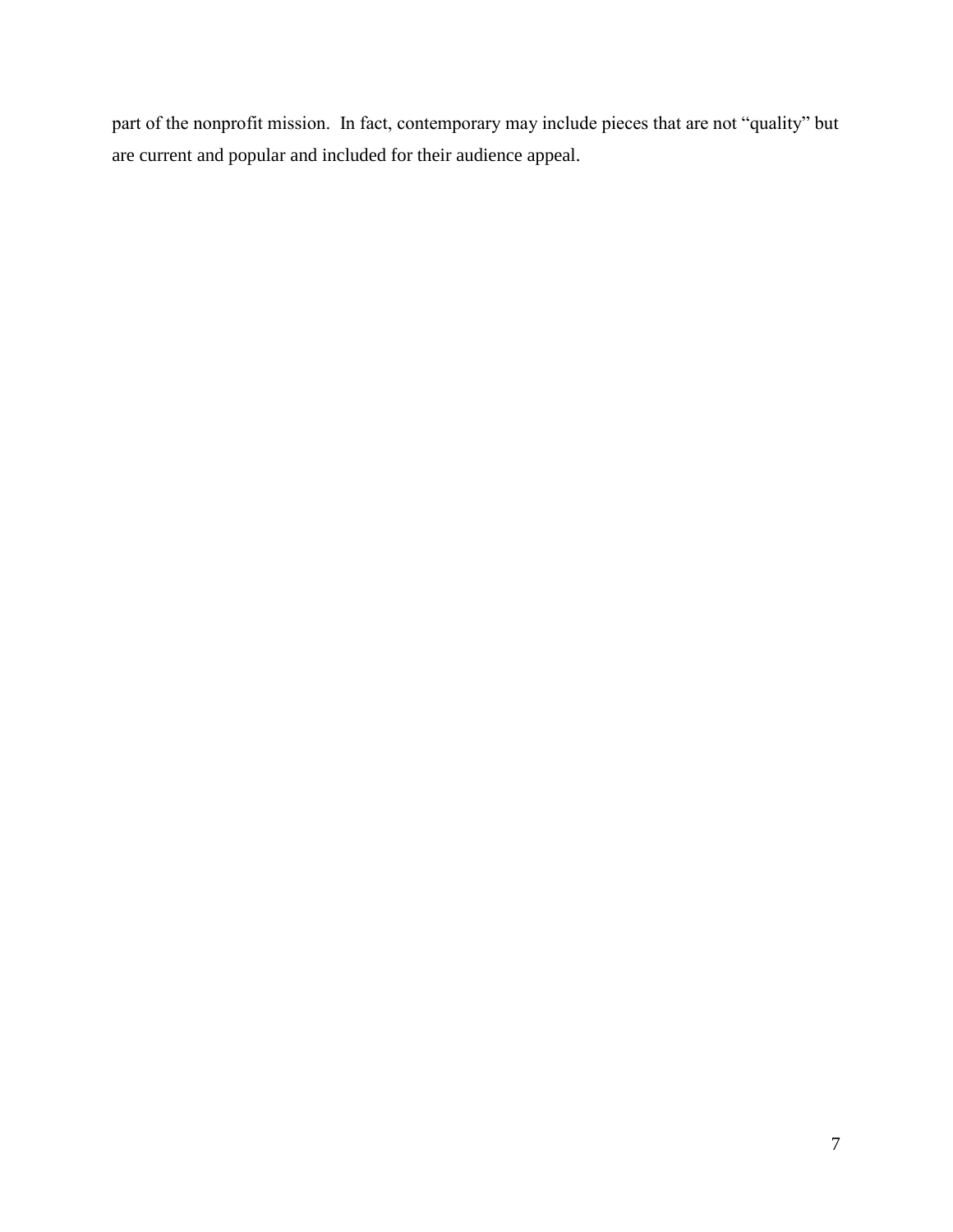# *References*

DiMaggio, Paul, and Kristen Stenberg. "Why do Some Theatres Innovate More than Others? An Empirical Analysis." *Poetics*, Vol. 14, no. 1/2 (April 1985), pp. 107-122.

Heilbrun , James. "Empirical Evidence of a Decline in Repertory Diversity among American Opera Companies 1982/83 to 1997/98." *Journal of Cultural Economics*, Vol. 25, no. 1 (February 2001), pp. 63- 72.

O'Hagan, John, and Adriana Neligan. "State Subsidies and Repertoire Conventionality in the Nonprofit English Theater Sector: An Econometric Analysis." *Journal of Cultural Economics*, Vol.29, no. 1 (February 2005), pp.35-57.

Pierce, J. Lamar. "Programmatic Risk-Taking by American Opera Companies." *Journal of Cultural Economics*, Vol. 24, no. 1 (February 2000), pp. 45-63.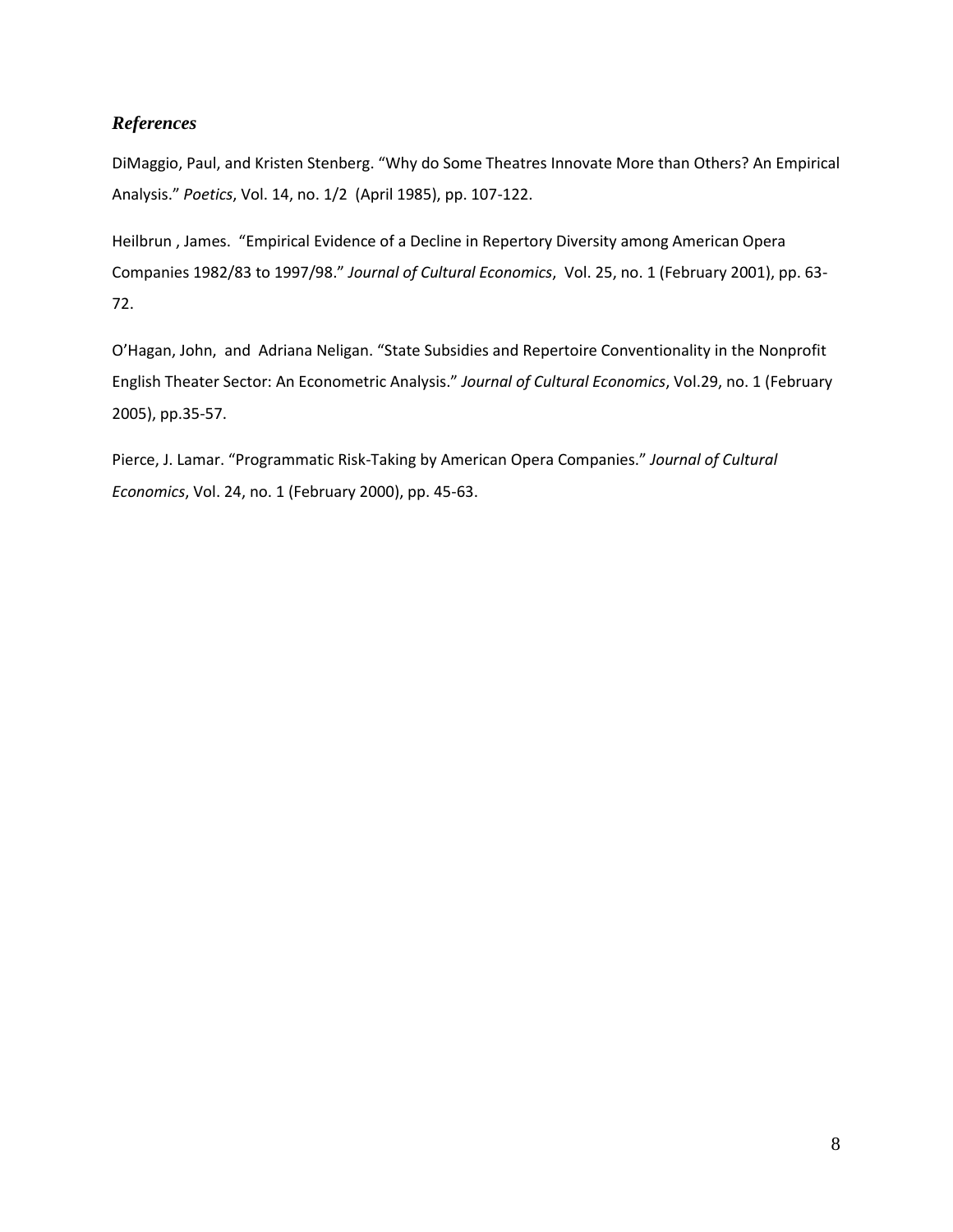| Variables:                      | Mean       | Median    | Maximum     | Minimum | Std. Dev.  | Obs |
|---------------------------------|------------|-----------|-------------|---------|------------|-----|
| Popular/Total Concerts          | 1.47       | 1.33      | 3.25        | 0.42    | 0.66       | 105 |
| Contemporary/Total Concerts     | 0.17       | 0.13      | 0.65        | 0.00    | 0.14       | 105 |
| Federal Govt. Support           | 38,524     | 0         | 1,644,175   | 0       | 163,918    | 105 |
| State Govt. Support             | 195,587    | 47,795    | 2,791,791   | 0       | 507,640    | 105 |
| Local Govt. Support             | 187,378    | 28,550    | 2,770,597   | 0       | 383,149    | 105 |
| <b>Total Operating Budget</b>   | 12,698,674 | 3,503,667 | 122,000,000 | 152,794 | 21,831,294 | 105 |
| <b>Federal/Operating Budget</b> | 0.32%      | 0.00%     | 8.15%       | 0.00%   | 1.02%      | 105 |
| <b>State/Operating Budget</b>   | 2.25%      | 1.41%     | 23.41%      | 0.00%   | 3.42%      | 105 |
| Local/Operating Budget          | 2.60%      | 0.85%     | 53.99%      | 0.00%   | 5.86%      | 105 |
| % Over Age 65                   | 12.44%     | 11.69%    | 32.68%      | 7.36%   | 3.88%      | 105 |
| % With Bachelor Degree          | 27.02%     | 26.18%    | 58.79%      | 8.98%   | 7.35%      | 105 |
| Pieces per concert              | 2.64       | 2.40      | 7.25        | 0.67    | 1.18       | 105 |
| Number of Pop Concerts          | 9.30       | 6.00      | 79.00       | 0.00    | 11.99      | 105 |
| Number of Regular Concerts      | 28.17      | 15.00     | 116.00      | 4.00    | 27.73      | 105 |
| <b>Total Concerts</b>           | 37.48      | 22.00     | 165.00      | 5.00    | 33.96      | 105 |

## **Table 1: Descriptive Statistics – Full Sample**

# **Table 2: Descriptive Statistics –Mean Values Individual Samples**

|                                 | Model 1    | Model 2    | Model 3   | Model 4   | Model 5   |
|---------------------------------|------------|------------|-----------|-----------|-----------|
| Variables:                      | Obs= $105$ | $Obs=34$   | $Obs=71$  | $Obs=24$  | Obs= $47$ |
| Popular/Total Concerts          | 1.47       | 1.44       | 1.48      | 1.31      | 1.56      |
| Contemporary/Total Concerts     | 0.17       | 0.19       | 0.16      | 0.18      | 0.14      |
| Federal Govt. Support           | 38,524     | 97,372     | 10,344    | 21,164    | 4,819     |
| State Govt. Support             | 195,587    | 492,944    | 53,191    | 104,593   | 26,944    |
| Local Govt. Support             | 187,378    | 436,285    | 68,183    | 153,105   | 24,818    |
| <b>Total Operating Budget</b>   | 12,698,674 | 33,479,972 | 2,747,066 | 5,424,360 | 1,379,937 |
| <b>Federal/Operating Budget</b> | 0.32%      | 0.31%      | 0.32%     | 0.39%     | 0.29%     |
| <b>State/Operating Budget</b>   | 2.25%      | 2.53%      | 2.11%     | 1.77%     | 2.29%     |
| Local/Operating Budget          | 2.60%      | 1.96%      | 2.91%     | 2.44%     | 3.15%     |
| % Over Age 65                   | 12.44%     | 11.40%     | 12.93%    | 12.31%    | 13.25%    |
| % With Bachelor Degree          | 27.02%     | 28.32%     | 26.39%    | 25.49%    | 26.85%    |
| Pieces per concert              | 2.64       | 2.37       | 2.77      | 2.23      | 3.04      |
| Number of Pop Concerts          | 9.30       | 17.76      | 5.25      | 11.71     | 1.96      |
| Number of Regular Concerts      | 28.17      | 59.62      | 13.11     | 19.92     | 9.64      |
| <b>Total Concerts</b>           | 37.48      | 77.38      | 18.37     | 31.63     | 11.60     |
| Model 1: Full Sample            |            |            |           |           |           |
| Model 2: Budget>10 million      |            |            |           |           |           |
| Model 3: Budget<10 million      |            |            |           |           |           |

Model 4: Budget <10 million and >3 million

Model 5: Budget< 3 million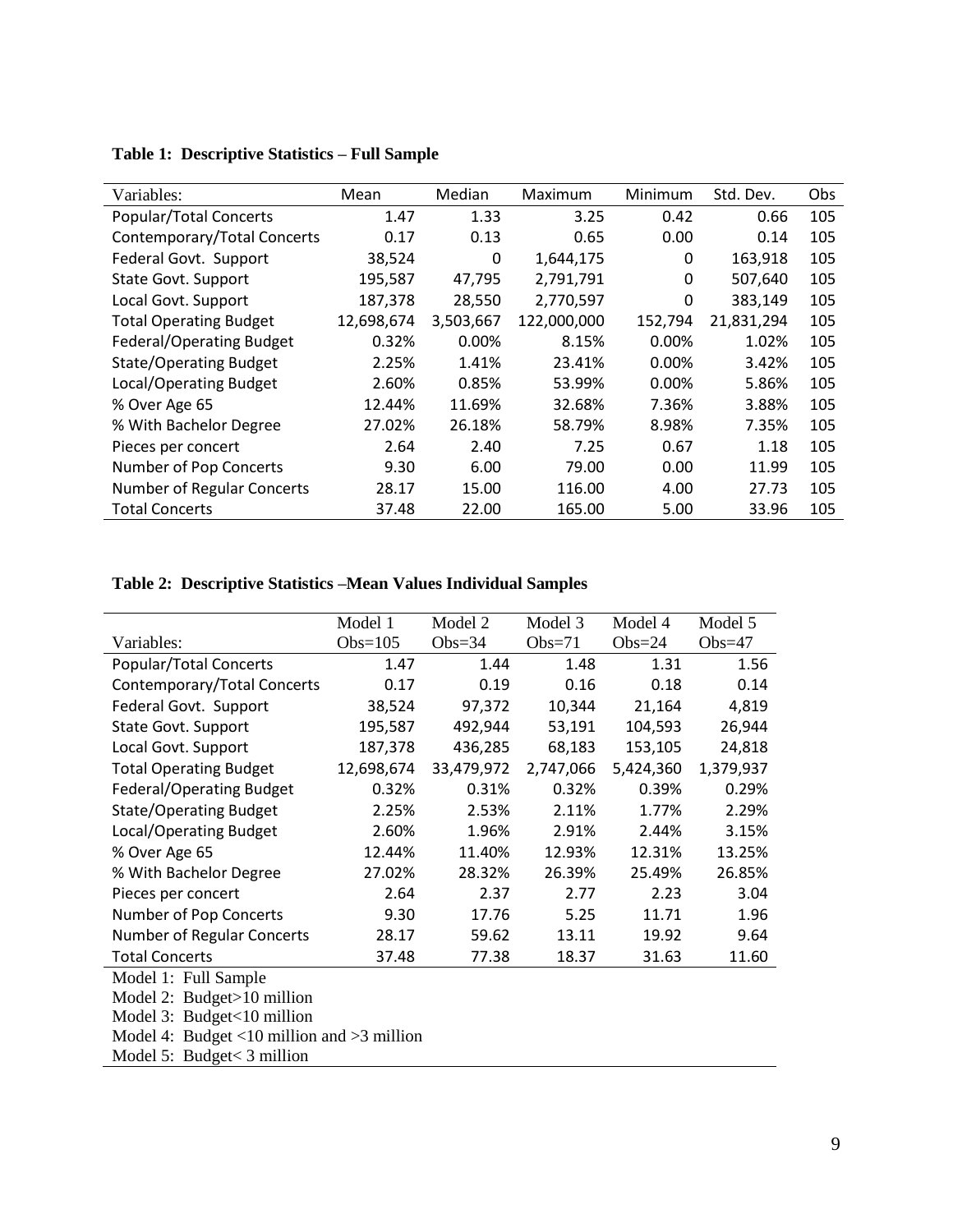| Coefficient Estimates $-$ t statistics in parenthesis |           |           |           |           |           |  |
|-------------------------------------------------------|-----------|-----------|-----------|-----------|-----------|--|
|                                                       | Model 1   | Model 2   | Model 3   | Model 4   | Model 5   |  |
| Independent Variables:                                |           |           |           |           |           |  |
| Federal/Operating Budget                              | $-0.0905$ | 2.2449    | $-0.0574$ | 11.3105   | $-0.8984$ |  |
|                                                       | $(-0.03)$ | (0.38)    | $(-0.01)$ | (1.65)    | $(-0.15)$ |  |
| <b>State/Operating Budget</b>                         | $-0.8857$ | $-0.6962$ | $-4.3304$ | $-8.5054$ | $-6.4279$ |  |
|                                                       | $(-1.07)$ | $(-0.95)$ | $(-1.91)$ | $(-2.17)$ | $(-2.12)$ |  |
| Local/Operating Budget                                | $-0.7428$ | $-0.3760$ | $-0.4616$ | $-1.8798$ | 1.2006    |  |
|                                                       | $(-1.10)$ | $(-0.28)$ | $(-0.52)$ | $(-0.73)$ | (1.09)    |  |
| Percent over age 65                                   | 0.8308    | 0.8179    | 1.4791    | 1.9085    | $-1.4868$ |  |
|                                                       | (1.61)    | (1.71)    | (1.30)    | (1.12)    | $(-0.89)$ |  |
| Percent with BA Degree                                | 0.0025    | 0.6583    | $-0.5349$ | $-0.8645$ | $-1.1079$ |  |
|                                                       | (0.01)    | (0.89)    | $(-1.02)$ | $(-0.71)$ | $(-1.69)$ |  |
| <b>Pieces Per Concert</b>                             | 0.5030    | 0.5611    | 0.4582    | 0.6193    | 0.3932    |  |
|                                                       | (16.72)   | (11.06)   | (11.30)   | (8.64)    | (8.22)    |  |
| <b>Number Pop Concerts</b>                            | $-0.0031$ | $-0.0018$ | $-0.0082$ | $-0.0013$ | $-0.0153$ |  |
|                                                       | $(-1.30)$ | $(-0.72)$ | $(-1.69)$ | $(-0.18)$ | $(-0.99)$ |  |
| <b>Number Regular Concerts</b>                        | 0.0034    | 0.0019    | 0.0071    | 0.0106    | 0.0178    |  |
|                                                       | (2.72)    | (1.20)    | (1.58)    | (1.34)    | (1.45)    |  |
| <b>Constant Term</b>                                  | 0.0108    | $-0.2350$ | 0.2149    | $-0.1381$ | 0.8306    |  |
|                                                       | (0.08)    | $(-1.06)$ | (1.01)    | $(-0.38)$ | (2.76)    |  |
| Number of Observations                                | 105       | 34        | 71        | 24        | 47        |  |
| R-squared                                             | .73       | .90       | .70       | .93       | .66       |  |
| Model 1: Full Sample                                  |           |           |           |           |           |  |
| Model 2: Budget>10 million                            |           |           |           |           |           |  |
| Model 3: Budget<10 million                            |           |           |           |           |           |  |
| Model 4: Budget <10 million and >3 million            |           |           |           |           |           |  |
| Model 5: Budget < 3 million                           |           |           |           |           |           |  |

#### **Table 3: Dependent Variable - Popular Pieces Per Concert**